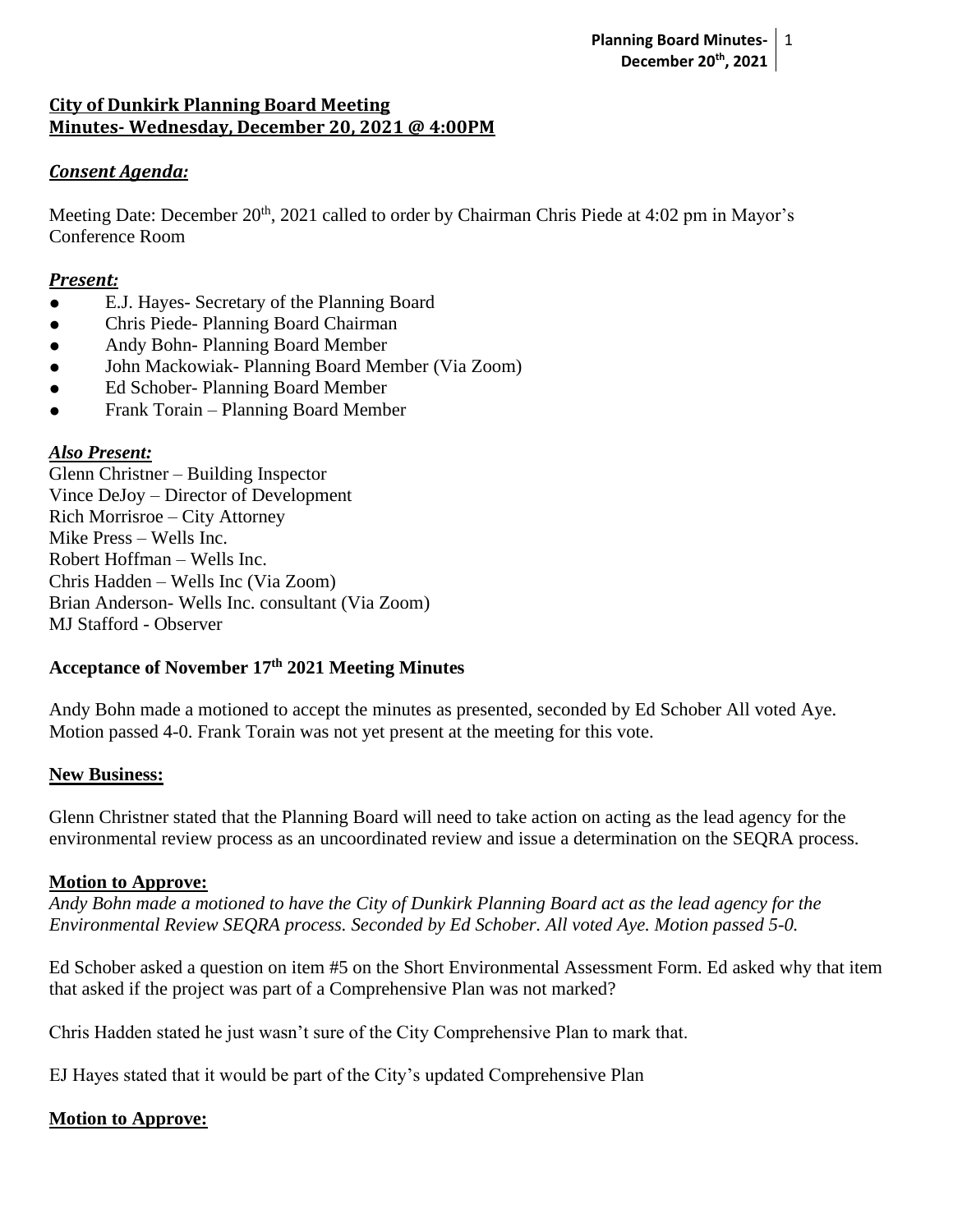*Ed Schober made a motion to issue a Negative Declaration on the Environmental Review SEQRA process for the project. Seconded by Andy Bohn. All voted Aye. Motion passed 5-0.*

## *Site Plan Review – Wells Enterprises Site Plan Review - Chris Hadden*

The need from Wells is to help just with a couple of our process operations, Inside the plant we utilize ammonia as the refrigerant. Right now, we're having some operational issues with the engineering the design of this portion of our system. So, we're proposing this plan or developing this plan to situate an ammonia circulator vessel in this location to help that process, and in doing that I guess one of the things that we're trying to overcome is right now we have this vessel located on the roof.

If you can see our site layout here on this first page It's right where my cursor is It's right on the northwest corner of the building here and it's on the roof and that's part of the things that's is causing A lot of our issues, so by locating this on the ground level will more less eliminate a lot of the issues that we're having, at least eliminate the issue we're having due to the elevation.

We've gone over a few renditions of how to situate or how we can situate this vessel in this location And I think we've evolved to a layout that minimizes our footprint on the ground here And I guess minimizes maybe somebody unsightliness that we've had in some of the previous renditions where we had a kind of a two level design where we had this vessel situated on the lower platform and then a upper platform with valves situated up there so it really consolidate and tried to move this structure, as tightly to the building as we can to try to keep it away from that property boundaries because I got to say in some of these other designs layouts we have were encroaching on that end of the property boundary pretty tight.

If you're familiar with this layout this street on the picture here my cursor is at is Main Street running north south and this is the railroad tracks running more less east west or intersecting tracks to that road so this is the far northwest corner the facility and the property so our property lines are pretty tight within the edge of the is building. I'll scroll down into some of the other details top of this layout situated I think this dotted line here Correct me if I'm wrong Brian, this is showing the edge of the street, Main Street, is that right, or is that present property boundaries?

Brian Anderson – That will be a combination of the edge of the street and where the overhead power lines are located.

Chris Hadden- Where my cursor is here, this is showing the edge of building the building structure and this is the edge of the building structure, this box here showing as we have an external cooling tunnel it's a deep freeze like a blast freezer and that extends out beyond the building and it's on a supporting structure with open to the atmosphere but has a roof over the top of it.

The new structure we are proposing would be butted up to the building the north edge of the building it would be pretty tight close to this existing structure here, then we have some access to this open space back here for whatever reason, if we need to get in there. This would be the main access leading up to that platform and then on top of that platform we have a circulator vessel itself and circulator package which is an accumulation vessel that holds half maybe a little less than half of it has liquid ammonia the rest is vaper, that's part of the process, there is a set of pumps that recirculate that ammonia back into the system.

That vessel and the pumps will all be located right here and then we will have pipes from there that lead up to the roof and feed into our process. We have some details here around footing dimensions We're looking at needing 4 pairs footings I think we specify how deep here somewhere.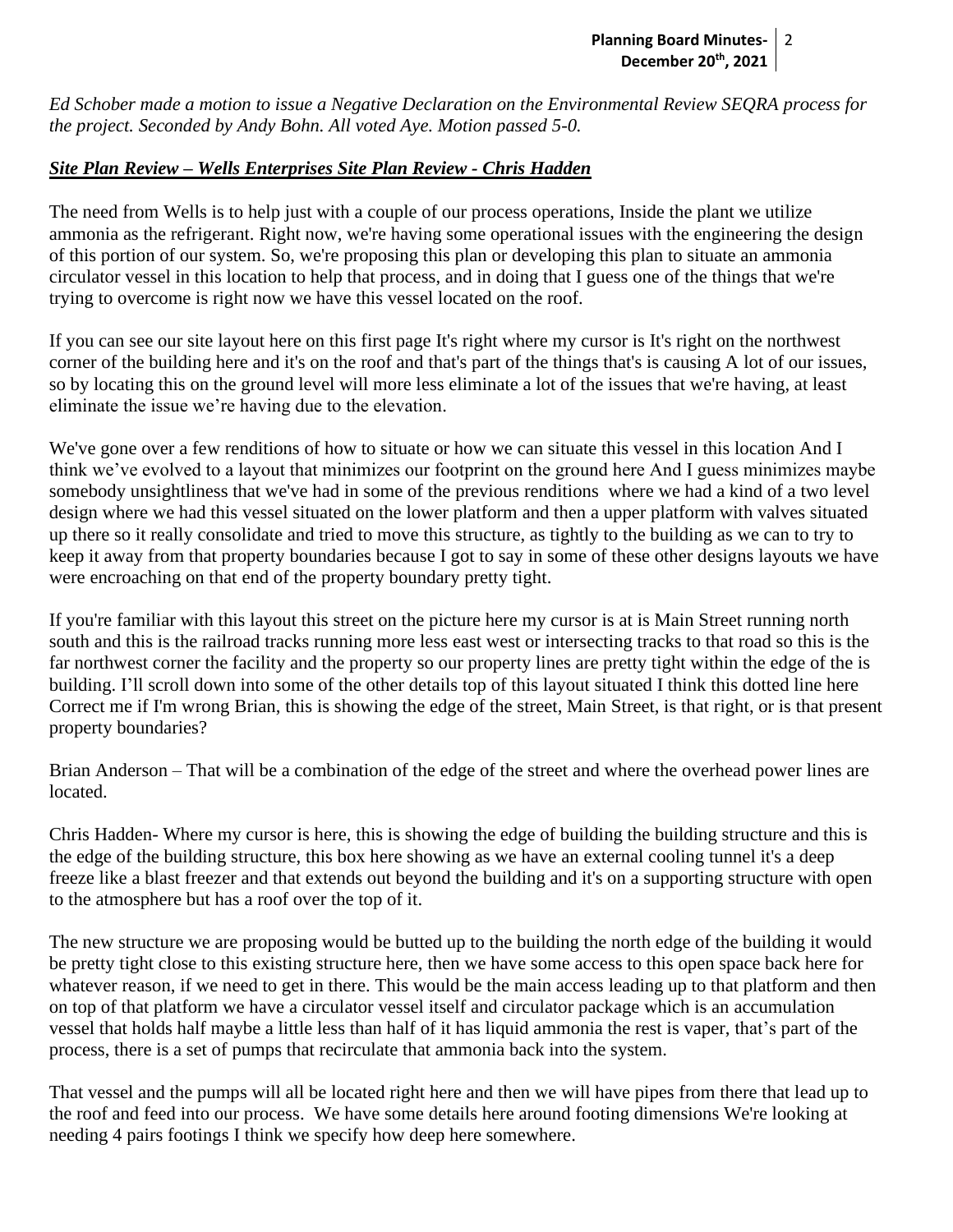Brian Anderson- They are based off a site survey done by Terra Cotta, they are based off the soil sample in that area, I believe it's 10-12 feet, updated version they go down 12 feet.

Chris Hadden - For the record nothing has changed. I'm going to show you a picture of the elevation grade that we're looking to review on last year so you know the reason for the peered footage really to help us level this level the platform out you know in relation to this grade but this vessel itself would be the platform should be level to this platform. right

Brian Anderson - They're very similar.

Chris Hadden - We're expected to be somewhere in level two This platform here so by the time that it extends out you know towards the picture taker here the elevation is pretty high starts to get pretty high so then as you can see from that arial the street somewhat close, I don't know I don't want to say close but we have a pole here from the utilities.

Ed Schober - asked where on the existing wall in the photo would the new platform extend to?

Chris Hadden - slightly closer to the guide wire in the photo.

Chris Piede – Will the elevation be hiring that the existing structure shown?

Brian Anderson - The bottom is steel for this for this structure will be similar to either the concrete the curtain here for the bottom of the building it's going to be very similar to this and the existing structure over here and as for the location of that guide wire should be able to see this drawing set have the stairs oriented along this it should fall into this open area so we're trying to avoid that with our stairs.

Chris Hadden - The next drawing is showing an isometric view of what the vessel looks like, on this platform with these circles here depicting where the footings will be or appears to be directly underneath these corners of the vessels to give you an idea of the footprint that it will take vs the height. The overall height is approximately 10 ½ feet.

Andy Bohn asked Glenn Christner if there was anything that his department could add to this?

Glenn Christner – No, I just wanted to make sure the planning board had eyes on this because of its conspicuous location.

Ed Schober asked if Chris had an existing drawing of where the current vessel is located.

Chris Hadden shared a picture of the vessel current location near the roof top and stated Wells has a lot of operational issues because of that. The current vessel will be removed and relocated to ground level.

Andy Bohn asked if there were any concerns with safety being located that close to ground level?

Chris Piede my concern is it looks like their will be stairs located very close to a public street

Chris Hadden said the elevation will still be fairly significant from ground level and will be fenced on all sides. They will also place a gate or a cage around the stairs that access the platform. Any will only be accessible with badge or key access.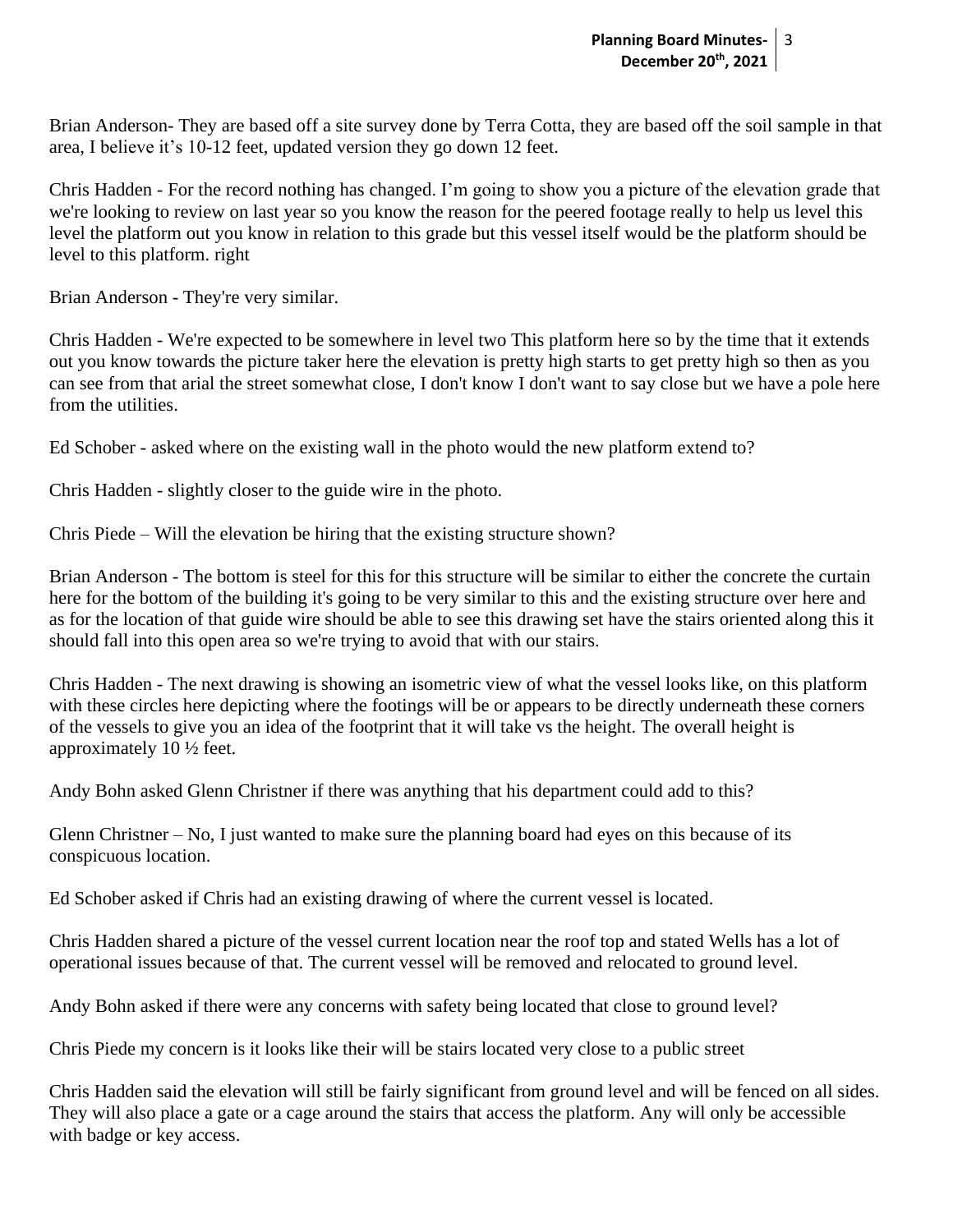Glenn Christner asked if the fencing was shown on the plan? Chris Hadden said that the plans presented do not show the fencing.

Chris Piede asked if there will be signs on the fencing

Chris Hadden said yes, the fence will have signage.

Andy Bohn stated we can look at potentially approve the site plan based on Wells providing revised plans that include the fencing and signage included in the plan.

Frank Torain asked if the fence is going to start from the ground up or be placed on the platform itself?

Andy Bohn stated Wells was proposing to but the fence directly on the sides of the platform itself with a gate access on the stairs.

Frank Torain said that would make it a lot safer. I just want to make it as safe as possible without public access.

Chris Hadden stated they were concentrating on getting this site plan set and the layout of the platform to the building established and we can certainly add those details for review.

Chris Hadden stated there are federal regulations will mandate the placement of hazard signs around the structure. I would just like to know if the city would like to see any additional signage in addition to that to let me know.

Andy Bohn stated whatever your required signage is sufficient

Chris Piede stated he feels once the fencing and signage is in place it will help hide the areas a little bit as well.

EJ Hayes asked a question on the height of the fence if it will be 6 feet or 8 feet?

Robert Hoffman stated the platform itself will already be over 5 foot of the ground so that with a 6-foot fence surrounding the platform will be sufficient.

John Mackowiak asked if there is a plan in place to install any security cameras?

Chris Hadden stated they have a vision of were they want to place cameras and they will certainly recommend a camera there.

Mike Press said Wells is working on an additional lighting and camera plan going on as we speak.

Chris Piede asked about noise from this vessel?

Chris Hadden stated that this would be the same vessel as what is currently operating at the location and said it has some pumps but there is much noise from this package.

Frank Torain asked how hazardous is this, what if there was a leak?